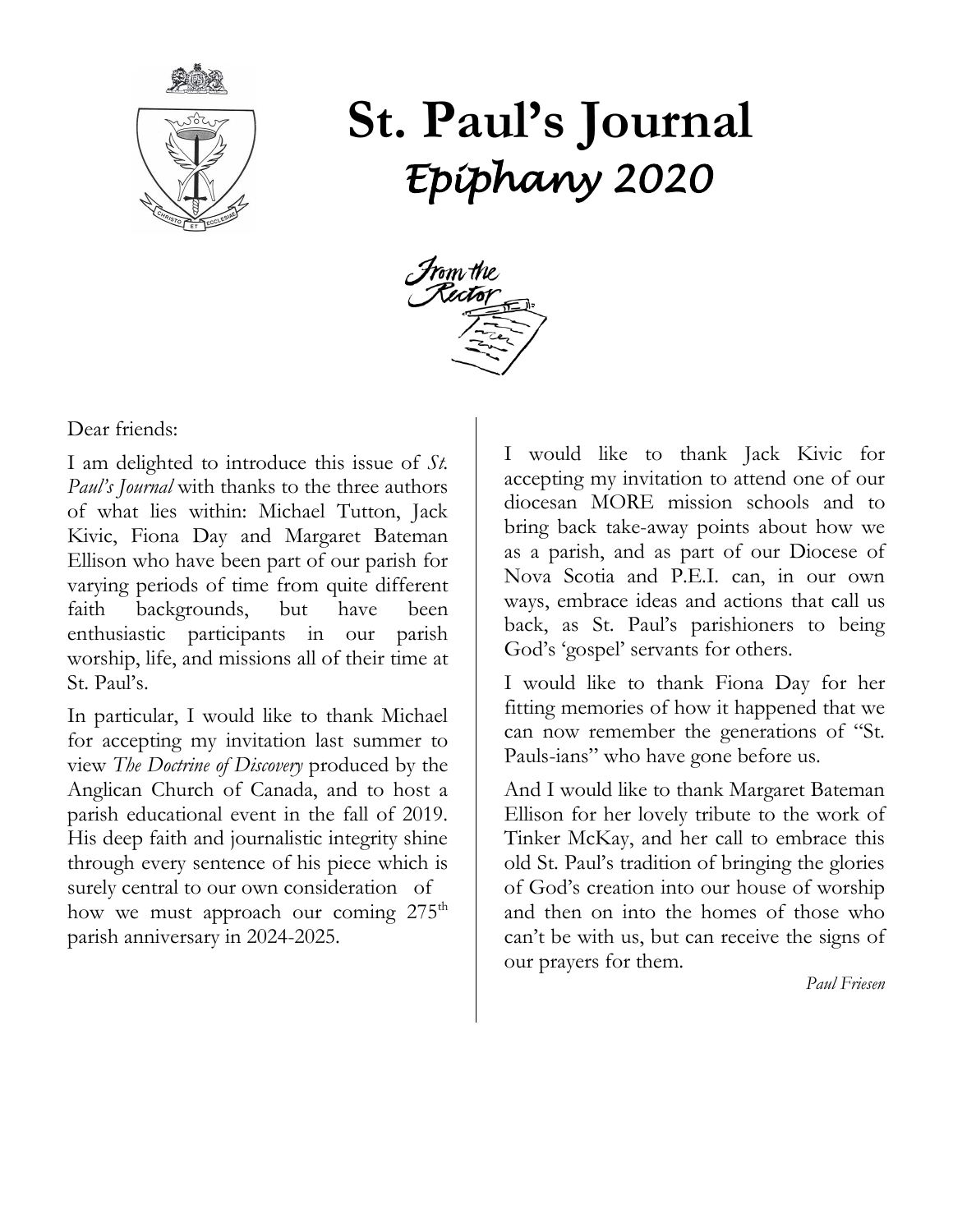## **Doctrine of Discovery**

*On Sunday, Nov. 24, 2019, Michael Tutton, associate priest at St. Paul's, provided a guided discussion on the Anglican Church of Canada video, "Doctrine of Discovery: Stolen Lands, Strong Hearts." The film can be viewed at [www.anglican.ca/primate/tfc/drj/](http://www.anglican.ca/primate/tfc/drj/)*

*doctrineofdiscovery. The following is a summary of his presentation and three theological reflections relevant to the film.*

"*Experience each day to learn about one another, and then the harmony will grow like the seed of wisdom. Taho!"* – Rita Joe, Mi'kmaq poet. <sup>1</sup>

As disciples of Christ, we are called to learn about one another. This involves listening attentively. The film, "*Doctrine of Discovery"* is a starting point for careful listening to Indigenous peoples in Canada.

It is a film made during a period of uncovering the truth about painful history. In the summary of the 2015 final report of the Truth and Reconciliation Commission of Canada, the Anglican Church is mentioned 206 times. Our church was an important institution in the history of Christianity's relationship with Indigenous peoples, including its role in a residential school system that began in 1834 and which was described by the commissioners as complicit in "a cultural genocide," a process where land is seized, populations forcibly shifted and families disrupted to prevent transmission of cultural values. <sup>2</sup>

It has been over four years since this report was completed and published, along with its 94 calls to action. The commission noted this work may be viewed as a "multigenerational journey that involves all Canadians," with public apologies and compensation to residential school survivors only the beginning of the process. <sup>3</sup>

There is no quick remedy, but rather a relationship to be rebuilt. The relationship begins with education.

As the film outlines, the term "doctrine of discovery" finds its roots in May of 1493, after the return of Christopher Columbus from the West Indies, when a papal statement was made by Pope Alexander VI indicating Spain and Portugal had the right to claim new territory within described boundaries. There were two other relevant papal bulls written in the 15th Century leading to the use of this term, but the film focuses on the *Inter Caetera*, which is translated and easily accessible on the internet for those who wish to see its full text. <sup>4</sup>

*Inter Caetera* stated that Pope Alexander wished to spread the Christian faith to Indigenous peoples. He wrote that Columbus had described the indigenous peoples he's encountered as already disposed to "believe in one God, the Creator in heaven, and seem sufficiently disposed to embrace the Christian faith and be trained in good morals." The pope noted it was his hope that following instruction, "the name of the Savior, our Lord Jesus Christ, would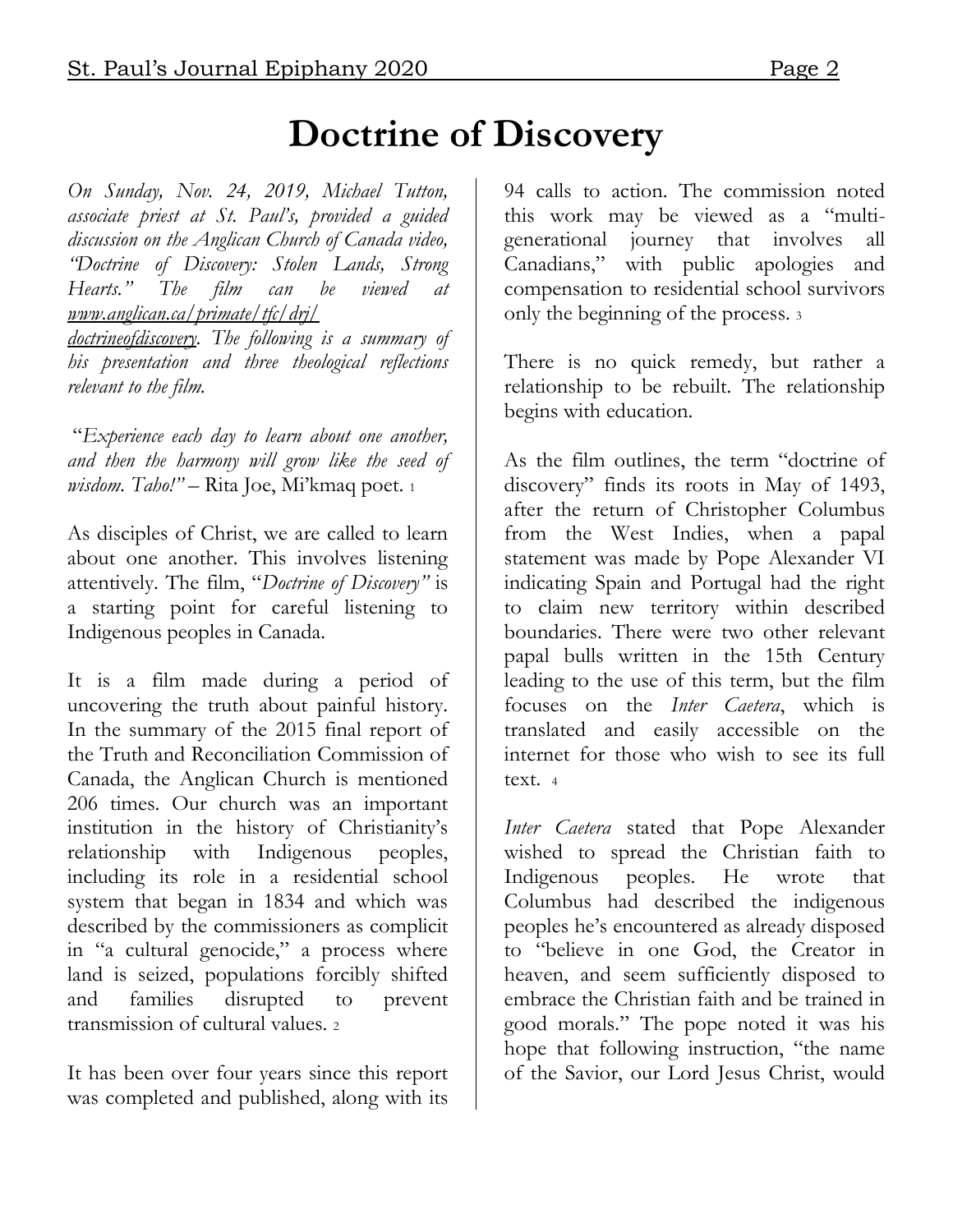easily be introduced into the said countries and islands."

However, the document also uses the language of "discovery," as it assigned Spain jurisdiction over lands it had encountered (Hispaniola), and lands yet to be encountered, with provisos for the Kingdom of Portugal and lands already found by other "Christian Lords." It then couples the reference of evangelism with conquest, as the Pope describes the rulers of Spain as having a role of both caring for the exaltation of the Gospel and to ensure "that barbarous nations be overthrown and brought to the faith itself."

As the documentary narration notes, there continued to be other justifications based on "legal fictions," for the land seizures that ensued. For example, as the Canadian Roman Catholic bishops have pointed out, the concept of *terra nullis* came into use.

"Europeans knew that the new world was inhabited. Thus, the claim was sometimes made … that these lands could be considered empty or unowned because their inhabitants were not fully utilizing them … which generally meant widespread agriculture…" <sup>5</sup>

This is a premise that assumed a European definition of land use. As the film notes in a portion titled "Not an Empty Land," Indigenous peoples were making extensive use of the lands, both in traditional modes of harvesting as hunters and gatherers and in the cultivation of "the three sisters" - corn, beans and squash - and in carrying on trade based on various specializations. In the film,

John Borrows, a University of Victoria law professor from Anisshinabe/Ojibway first nation, cites estimates of about 100,000 people living in territory now known as Ontario, including Huron people connected by 360 kilometres of roads. One portion of the video you may linger over comes when the Rev'd Canon Ginny Doctor, of the Mohawk First Nation, recites her poem imagining women tending Indigenous lands, as smoke billows from the centre of a longhouse.

The film argues the logic of the original doctrine of discovery continued, and Indigenous peoples were shifted via treaty negotiations onto specific parcels of land known as reserves and federal legislation was passed governing most aspects of their lives. Furthermore, as most Anglicans are now aware, the church collaborated in a federal system of residential schools,  $6$  a topic that is explored in this film under the title of the "Legacy of Pain," which aims to explain the ways that a policy of removal of land extended into a policy of removal of culture, language and familial bonds.

Martin Brokenleg, an Indigenous therapist who speaks in the film,  $\frac{1}{7}$  discusses the fallout of the residential schools as "primarily" emotional and spiritual due to separation from both families and land. He says:

"It's the psycho-social and spiritual displacement that is the equivalent of the land displacement the doctrine of discovery is trying to generate in the first place."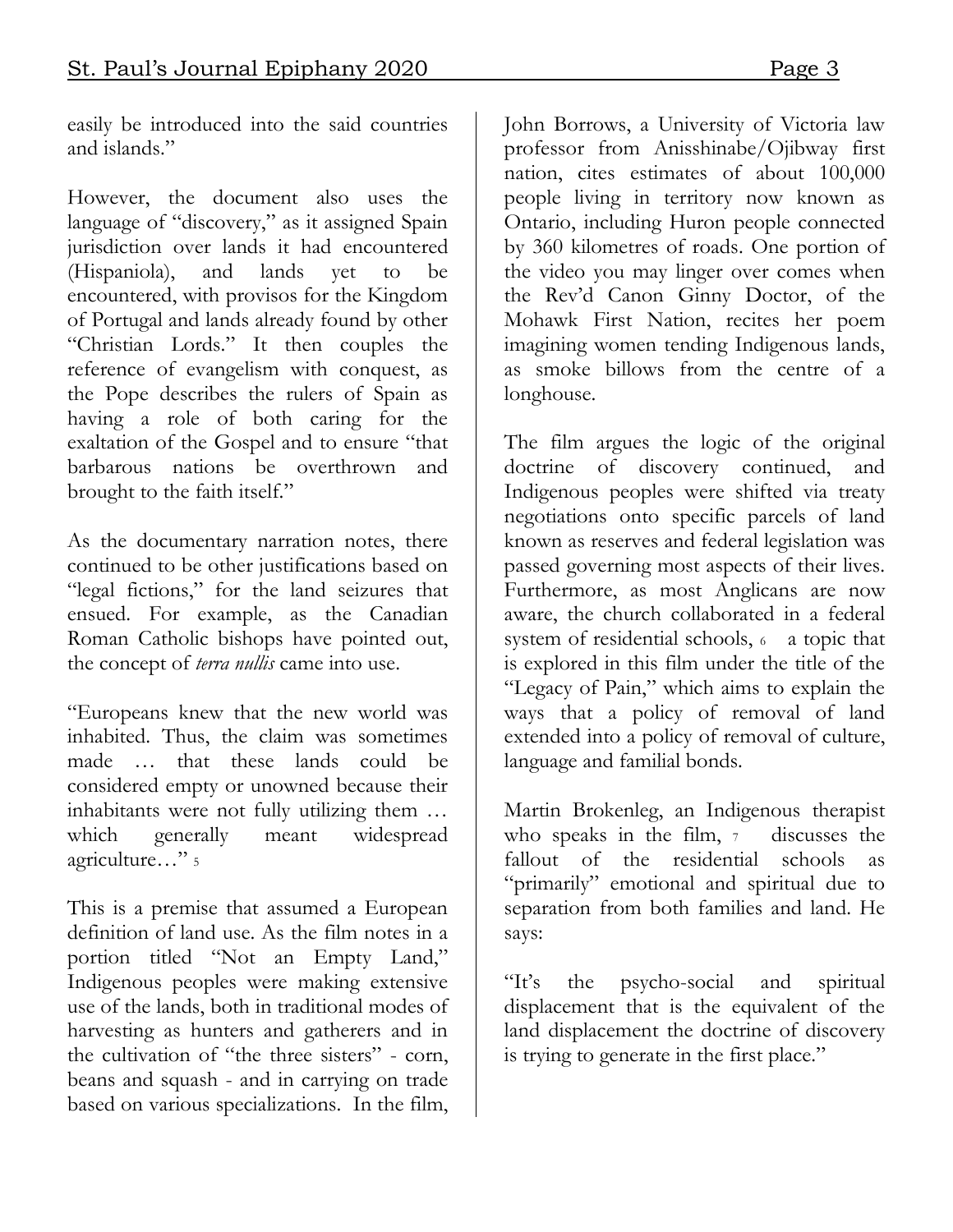Brokenleg asks us to imagine how the individual person, Indigenous or otherwise, may be changed when they are freed from "legal fiction," such as erroneous belief that Indigenous culture is weak, vanquished and has lost its right to place, land and continuing existence.

The documentary also speaks of the "good mind" as a gaining of consciousness of what has come before and what the damaging legacy from the past is. Perry Bellegarde, current leader of the Assembly of First Nations, describes this awareness as leading to consciousness of existing inequities, whether it be the widespread poor water quality in Indigenous communities, the 40,000 Indigenous children in foster care, or the disproportionate numbers of Indigenous people being incarcerated.

Anglican Indigenous Archbishop Mark MacDonald speaks briefly near the end of the documentary of a Christian person's two-fold responsibility:

(1) To "realize they have been deeply influenced by these ideas and have to apply spiritual discipline to resisting these ideas in their own minds and hearts;"

(2) This in turn allows them to move their understanding into their communities and realms of power to "counter the impact of these ideas."

Three theological reflections:

1. The intrinsic dignity of human beings.

Less than 50 years after the papal bull from Pope Alexander emerged, its premises faced

critiques from scholars within the Roman Catholic Church, including the Dominican scholar Francisco de Vitoria, a Dominican theologian and priest, who in his 1532 work *On the Indians*, stated the Indigenous people possessed true dominion prior to the arrival of the colonial powers.

"Vitoria's arguments clearly come down on the side of the natives, highlighting their intrinsic dignity precisely as persons and consequently their right to dominium, that is, the right to self-governance, ownership of property, and moveable goods, etc. The first work, *De Indis*, develops an account of personal rights based on natural law that, by means of the law of nations, could be extended even to the Amerindians. <sup>8</sup>

Vitoria argued that conquest did not meet the Biblical imperative of Christ to "Go and make disciples of all nations" (Matt. 28.19), but rather Christ's imperative was being compromised by the conquistadors. <sup>9</sup>

Furthermore, this follower of Thomas Aquinas, wrote that human nature "retains a fundamental and abiding integrity unto itself," and that while sin stains human nature "it does not destroy it." 10 He relied on part 1 of the *Summa Theologica*, question 29 in stating that a human being is an individual substance of a rational nature, and found in the Indigenous inhabitants this precise quality. In addition, it is precisely this rational nature (being "an intelligent being") that is among the qualities that informs us that humans are made in God's image (Summa Theologica, II-1, prologue), and further that humans, having rationality, of necessity should be master of their own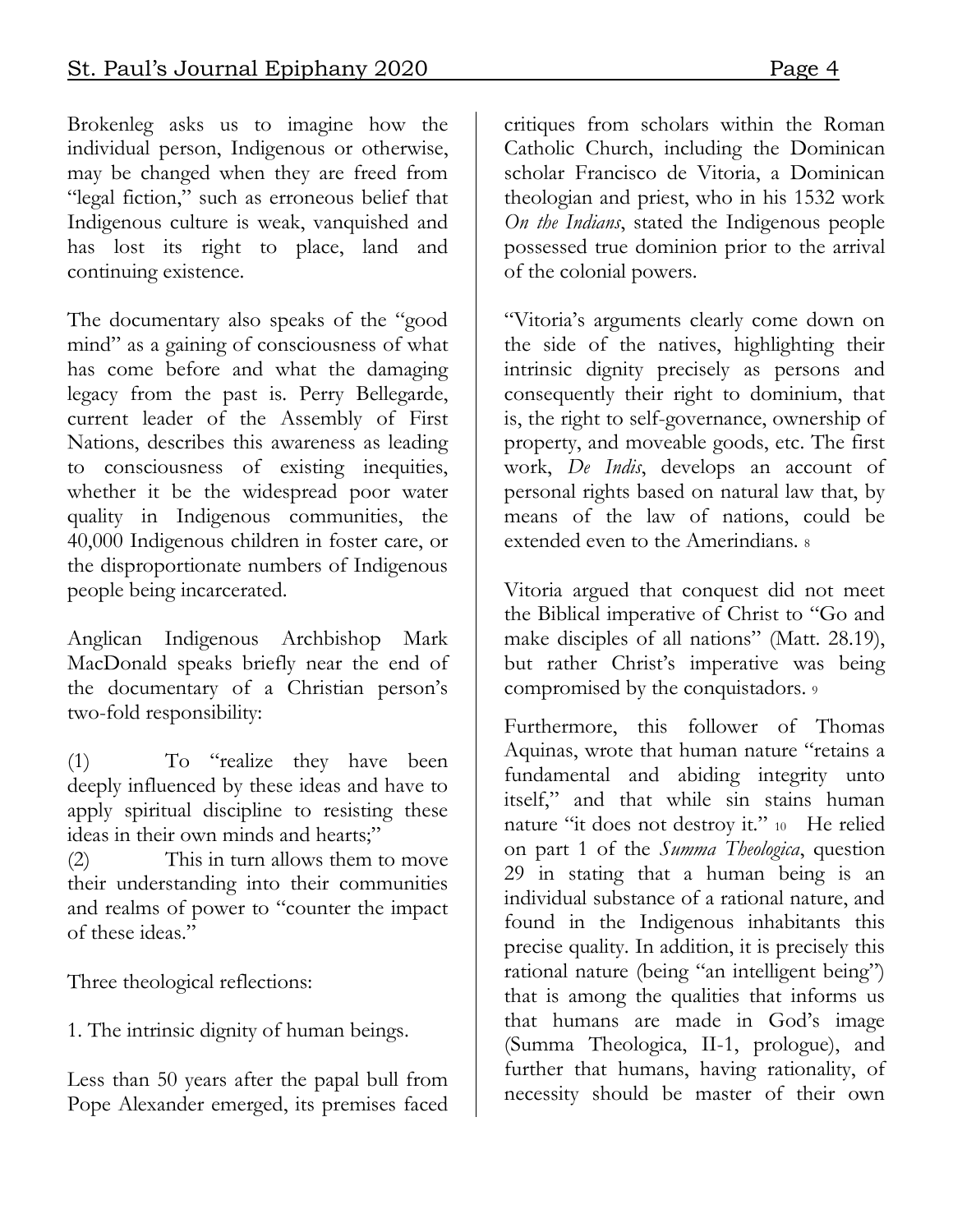actions. Vitoria, proceeding from this scholastic tradition, concludes: "Each human enjoys personhood. If the natives are human and thereby possess personhood, then the case for their own self determination and the rights to self-governance that follow therefrom can more readily be made." 11

### 2. Christian reconciliation

"From now on, therefore, we regard no one from a human point of view, even though we once knew Christ from a human point of view, we know him no longer that way. So, if anyone is in Christ, there is a new creation; everything old has passed away, see everything has become new! All this is from God, who reconciled us to himself through Christ, and has given us the ministry of reconciliation. That is, in Christ, God was reconciling the world to himself, not counting their trespasses against them, and entrusting the message reconciliation to us."  *II Corinthians 5:16-20*

In this pastoral epistle, we hear of the apostle Paul's concerns for a group of people in the city of Corinth who had earlier been converted to the new faith in Jesus Christ. "You are a letter of Christ, prepared by us, written not with ink but with the living God … on tablets of human hearts," the apostle tells them. (*II Corinthian*s 3.2)

He argues we cannot, if we are in Christ, regard others in our old way, as just another body. We are part of a "new creation" and indeed, "everything has become new!" We're not living to exploit others, but to be with them in full reconciliation and relationship. We have a ministry of reconciliation

embedded in us (2 Cor. 5.18) and we in turn become his ambassadors and emissaries in this ministry.

He died for "all" / pas so that we may no longer live solely for themselves.

This letter is a powerful explanation of the nature of Christian reconciliation, being told to a community to which Paul is being reconciled. Those who profess Christ are called to seek this form of reconciliation amongst their brothers and sisters in the world, regardless of creed, colour and ethnicity.

It is linked intimately with the aforementioned dignity of the human being, Indigenous and non-Indigenous. Each body engaged in reconciliation is precious and beloved. "Do you not know your bodies are members of Christ himself," wrote the apostle. (*I Corinthians 6.15*)

3. The nature of Christian truth and freedom.

Part of achieving the above-discussed reconciliation is casting off all false conceptions and seeking truth. Christian freedom and truth are linked to the person of Christ.

The evangelist John quoted Jesus saying, "If you continue in my word, you are truly My disciples. Then you will know the truth, and the truth shall set you free." *(John 8.31-32)*

In his commentary on this phrase, Latino theologian Luis Pedraja, has said, "Often our beliefs are clouded by social conventions,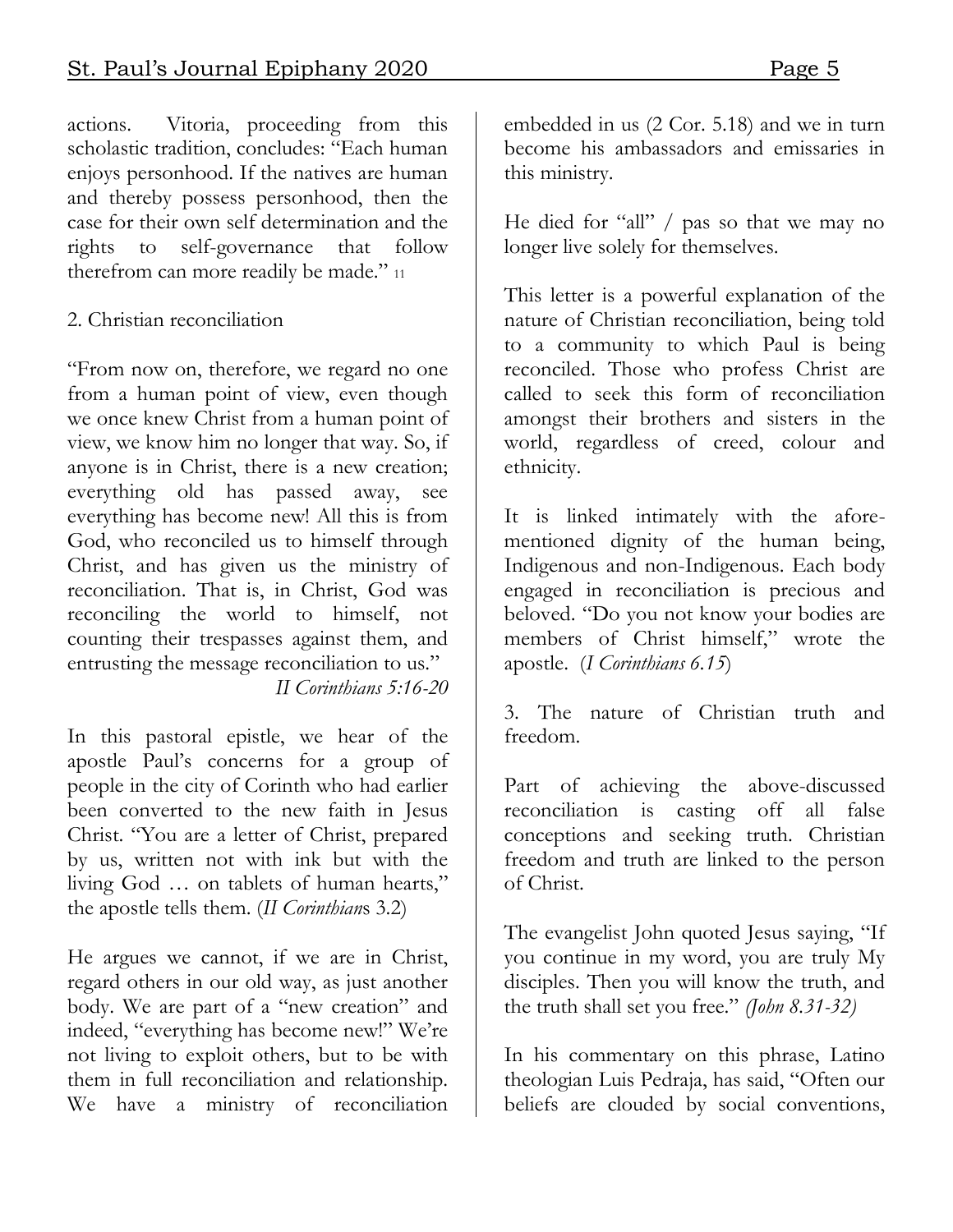cultural distortions, political agendas and human limitations." In contrast to this, "in God the dichotomy between word and act melts away." Pedraja notes in the Book of Genesis, God's word is also God's creation.

"Truth is not merely reducible to knowledge; it is an act that creates a reality. Truth frees us. Divine truth transcends the boundaries." 12

So, we start to see, the life of Christ is truth and this is a liberating life we enter into that clarifies reality, as false gods and idols we've constructed fall away. Similarly, there is a point in the film where Martin Brokenleg speaks of how remarkable it is when a patient receiving therapy fully realizes they have lived an illusion. This moment helps to free them and restore truth. It is emotionally and spiritually restorative. <sup>13</sup>

When Jesus speaks of our knowledge of Himself, it is a very deep and liberating truth/aletheia. It is the truth that admits we are wounded creatures in need of restoration through Him, and that he has given us the way to this, the pathway by not just what he's said, but by what's he's done and who he is. If we follow this, there is a process of liberation.

As those discovering the truth behind an illusion, we take steps on the way to the kind of freedom God desires for us, Indigenous and non-Indigenous. We are on the path of reconciliation.

End-notes:

<sup>1</sup> Rita Joe, "Introduction," The Mi'kmaq Anthology, Pottersfield Press, East Lawrencetown, N.S., 1997, 10. 2

[http://nctr.ca/assets/reports/Final%20Reports/Executi](http://nctr.ca/assets/reports/Final%20Reports/Executive_Summary_English_Web.pdf) ve Summary English Web.pdf, 1

<sup>3</sup> Truth and Reconciliation Commission report, Volume 6, "reconciliation" 81.

<sup>4</sup>[https://www.papalencyclicals.net/Alex06/alex06inter.ht](https://www.papalencyclicals.net/Alex06/alex06inter.htm) [m.](https://www.papalencyclicals.net/Alex06/alex06inter.htm)

<sup>5</sup>[https://www.cccb.ca/site/images/stories/pdf/catholic](https://www.cccb.ca/site/images/stories/pdf/catholic%20response%20to%20doctrine%20of%20discovery%20and%20tn.pdf) [%20response%20to%20doctrine%20of%20discovery%2](https://www.cccb.ca/site/images/stories/pdf/catholic%20response%20to%20doctrine%20of%20discovery%20and%20tn.pdf) [0and%20tn.pdf,](https://www.cccb.ca/site/images/stories/pdf/catholic%20response%20to%20doctrine%20of%20discovery%20and%20tn.pdf) 12. 6 Honouring the Truth, Reconciling for the Future:

Summary of the Final Report of the Truth and

Reconciliation Commission of Canada, 2015 [http://nctr.ca/assets/reports/Final%20Reports/Executi](http://nctr.ca/assets/reports/Final%20Reports/Executive_Summary_English_Web.pdf)

ve Summary English Web.pdf, 3. <sup>7</sup>For background, see his website, [http://martinbrokenleg.com/,](http://martinbrokenleg.com/) in particular here, see "Legacy of Pain" from 22:41 to 24:04 of the documentary.

<sup>8</sup>Victor M. Salar, Jr. "Francisco de Vitoria on the *Ius Gentium* and the American *Indios*" Ave Maria Law Review, Vol. 10:2 2012, 332.

<sup>9</sup> Ibid,

<sup>10</sup> Ibid, 339.

<sup>11</sup>Ibid, 340. *Summa Theologica*,

[https://www3.nd.edu/~afreddos/summa-](https://www3.nd.edu/~afreddos/summa-translation/Part%201/st1-ques29.pdf)

[translation/Part%201/st1-ques29.pdf](https://www3.nd.edu/~afreddos/summa-translation/Part%201/st1-ques29.pdf) <sup>12</sup> The Oscar Romero lecture at Wesley Theological Seminary, Washington, D.C., on March 4, 2008.

<sup>13</sup> 26:15 of *Doctrine of Discovery.* "It's a legal fiction … I spent much of my life as a therapist, and *it's stunning when a client realizes they have lived much of their life with an illusion*, like for example, 'I can't sing'. People will say, 'Well the truth is that most people can sing.' If you ask them 'Who told you can't sing, and how old were you when they told you that? They'll be able to identify both. It's when they were a vulnerable child that somebody told them … and they will believe it. So, they build their life experience on that illusion. That's what western culture has done with the doctrine of discovery. It has built a reality, set up legal precedent, and (it) believes it is true, but in fact it is fiction."

 *Michael Tutton*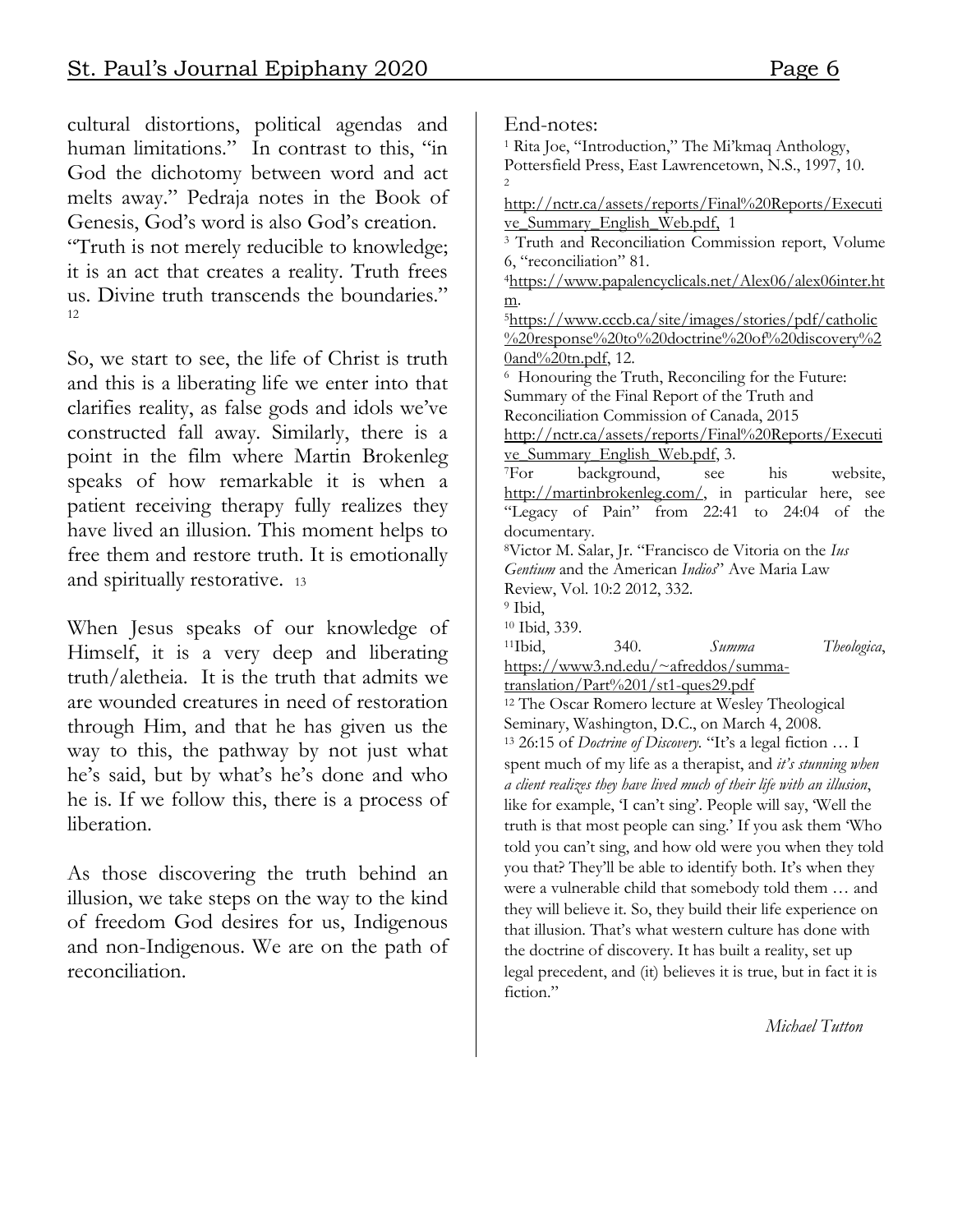# **Toward Becoming Bolder in Fulfilling our Mission as Christians**

"So now, Master, look on their threats; and grant that we, your servants, may speak your word with all boldness."

### *Acts 4:29*

Since coming to worship at St Paul's just over two years ago, I have been blessed and encouraged by the vitality of our parish as well as that of the Community of Christ within the Diocese of Nova Scotia & Prince Edward Island. Nowhere has this been better exemplified than at last Saturday's fourth *More Mission School*, which was facilitated by Bishop Ron Cutler and the Rev'd Lisa Vaughn, our very dynamic diocesan Parish Vitality Coordinator.

Many members of the twelve parishes within the Chebucto Region, which includes St. Paul's, gathered at the hosting venue, Trinity Anglican Church on Main Avenue (originally a mission congregation of St. Paul's), to be encouraged, firmly nudged, and capably directed toward a "more bold" missional journey in our faith.

"BOLD" was laid out as an acronym, comprising Believing, Openness, Living/Learning and Declaring in the context of an ably crafted day curriculum, modeling a practical lay parishioner's path to adopting the "Great Commission" of Matthew 28.

From the opening prayer through the closing worship song, the group was led through several, mostly interactive, actions requiring

us to reach within ourselves as much as to engage our co-learners. It became clear that the sharing of our life changing faith boldly (meaningfully, effectively) invokes courage, discovers vulnerability and requires risk taking. Moving the message many of us were "cradled" in from the comfortable safety of the pew into the world beyond the sanctuary doors is certainly daunting. It needs the Holy Spirit as a partner and the will to kindle relationships, i.e., a testimony of faith involves attraction not advertising.

It follows that our Mission requires a familiarity with the Gospel integrated with an honest understanding of ourselves - "our story". It stands to reason that a meaningful sharing of our faith only succeeds if we are able to show how it has positively impacted our personal life trajectory. Each of us was asked to plot highs and lows in the timeline of his/her life concurrently with that of our faith on a graph. Thence, we were each directed to tell that story to a fellow participant whom we had met barely 20 minutes earlier. It's remarkable how similar the life journeys of two strangers can be. Full confession, that particular individual and I decided to meet for coffee later this week to finish the conversation, and perhaps carry it forward.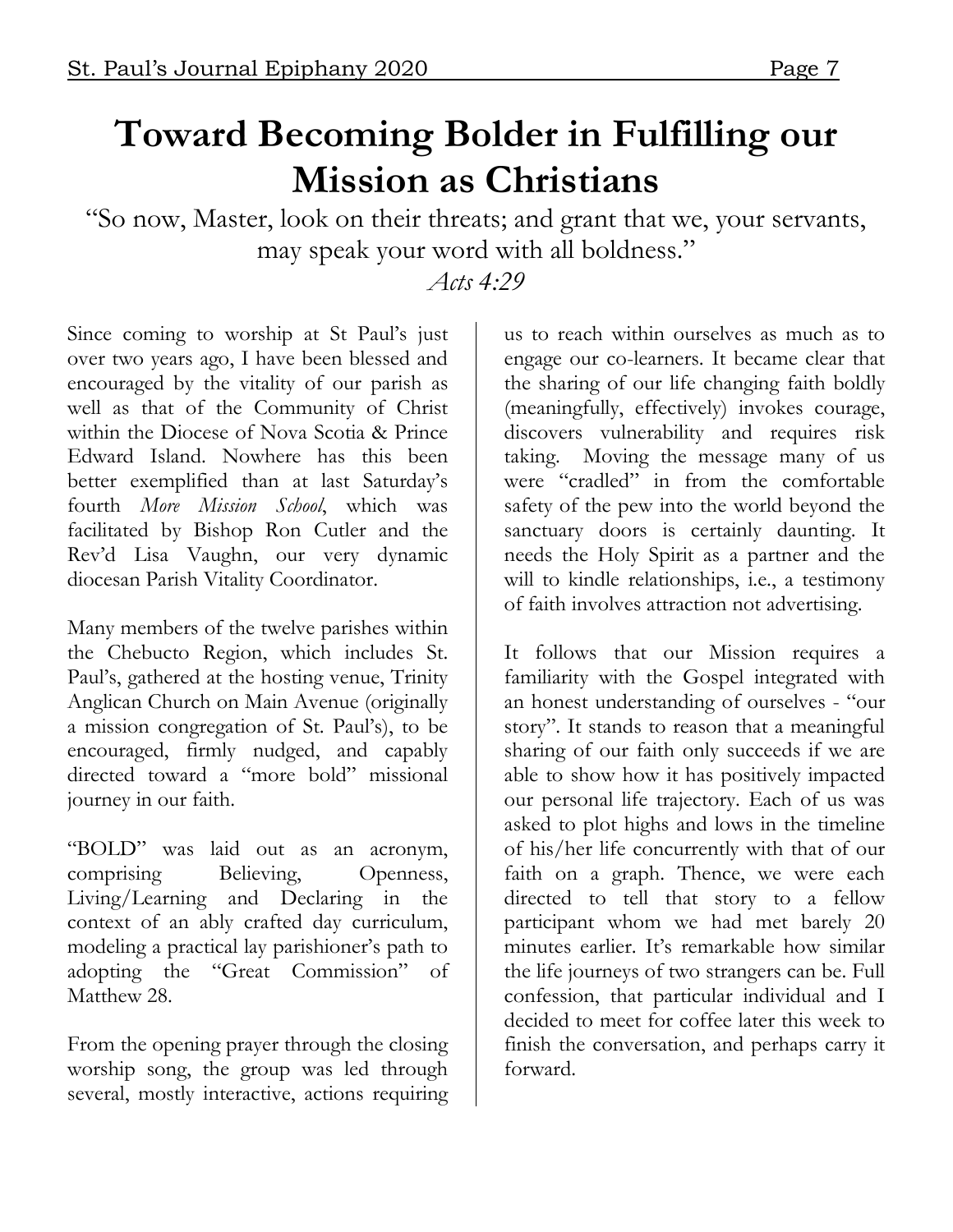At this point we were reminded that seeking relationships absent active listening is futile. Most of us have heard Christians criticized by non-believers for proclaiming, albeit passionately, messages that land on their audiences as irrelevant. I certainly needed a fresh reminder to adopt a posture of asking rather than saying, and only after having gained permission, to carefully craft a response without judgment that might stand a chance of making sense. We were reminded further, that our task is merely to point. It is the task of the Holy Spirit to convert.

During the balance of the afternoon, the room was charged with energy and the group felt very connected. Notwithstanding the somewhat monolithic demographic, it was gratifying to feel kinship and solidarity with the Community of Saints. And, if the charge to mission takes hold, it should be reasonable to predict that diversity will come.

Role play exercises on close encounters with strangers as well as on listening ensued, segueing to one of the few reflective tasks of the day. We were guided to contemplate creed. We were each asked to write a personal one of our own. Many of these were read aloud. The learning piece we were asked to consider was, that until we do what we believe in, we don't properly know whether we believe it or not.

As the final task of the day, each table was given a can containing a set of scenarios depicting strangers experiencing crises in our presence in public. To the extent that the remaining time permitted, several participants selected a random scenario and were asked to describe how they might respond, whence forth the responses were open to general discussion.

The Diocese is to be commended in this and its other efforts of reminding us that ninety minutes a week, spent primarily in familiar and likeminded company is a woefully inadequate exercise of who we are called to be and what we are called to do. Mission is hard, but last Saturday certainly made it clear that, in the words of JFK, we do it because it is hard.

If I were to be asked for a key takeaway, it would be that our Mission is not to promote membership. We are not called to fill pews with members but to fill the world with disciples.

St. Paul's is on its way to a 275th anniversary. Let's make it a missional event.

*Jack Kivik*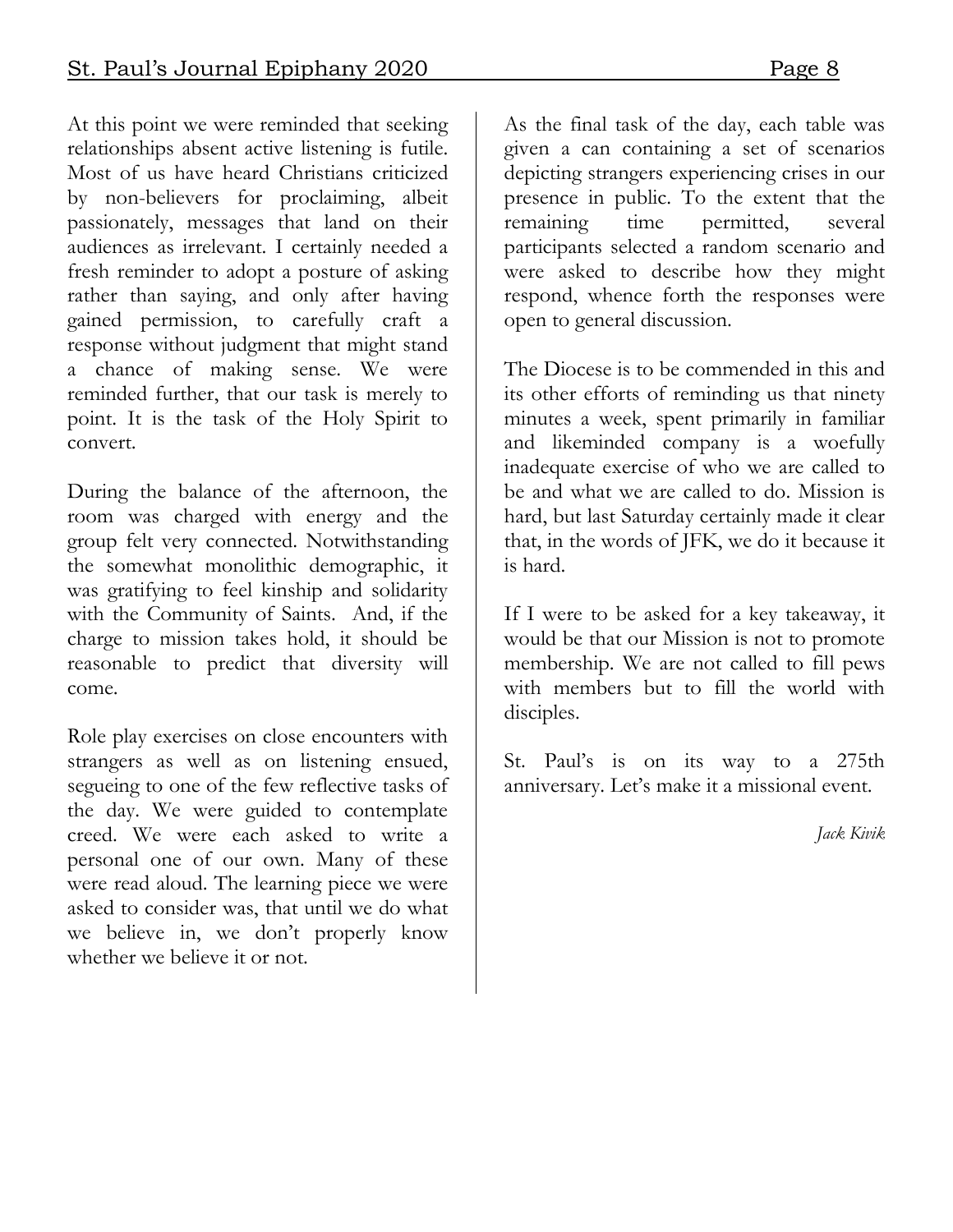### **Persistence … ?**

This is just a short "Good News" story. One you may know, or have heard, and happily a story that will bloom into reality.

We do research (among other things) in the Archives at St. Paul's, as we sit in the Argyle side upper gallery, and one day I decided I would search the Annual Reports to see who worked in the Archives before the present committee. I found 4 reports, one in 1983, again in 1986, 1987 and 1988, all signed by Keith Wickwire, who along with one or two others, tried to organize and expand the archival records of St. Paul's.

I was looking for some indication that the Archives Committee, such as it was, had tried to persuade the Parish Council (the Vestry) to find a safe place for our archival records (the majority of which were crammed into an old cast iron vault), but I could not find that information – perhaps I was not looking in the right place?

Don Lordly joined Keith Wickwire and became involved with the Archives. Keith Wickwire left the Archives Committee, and Tinker McKay joined Don Lordly in 1996/1997. Between them they raised major concerns about the care and conservation of our church records; then in 1998 research began for the 250th Anniversary of the founding of St. Paul's the creation of story boards and the writing of a new history of the church - this emphasized their concern for proper documentation and care of the archives.

Tinker discovered that there was a new organization being created by the Public Archives of Nova Scotia, called the Council of Nova Scotia Archives, to assist and mentor those trying to preserve small archives in Nova Scotia. Tinker got in touch with them, St. Paul's Church Archives became a member, and we discovered how important our archives collection really is! That was 23 years ago, and we have campaigned ever since for a "proper Archives space" in which to keep our records.

In 2018 we had a meeting with the Parish Executive, and went to the meeting well prepared with facts, Canon Law, needs and suggested Archives plans. There was agreement on the facts – the need was definitely there, our hopes were raised ….. then, one day not long after, I was doing some research in the Vestry Minutes of December 14th 1964, and to my astonishment I read …….

*Archives Room: It was suggested that part of the back west gallery, where the troops used to sit, be used to provide an Archives Room. The opposite gallery on the east side would be restored. It was moved by Mr. Coleman that permission be granted. Seconded by Mr. Rogers. Carried.*

That was 56 years ago. I showed it to the Parish Executive, and they seemed to feel that the decision had been pretty significant in 1964, maybe the time to act had come?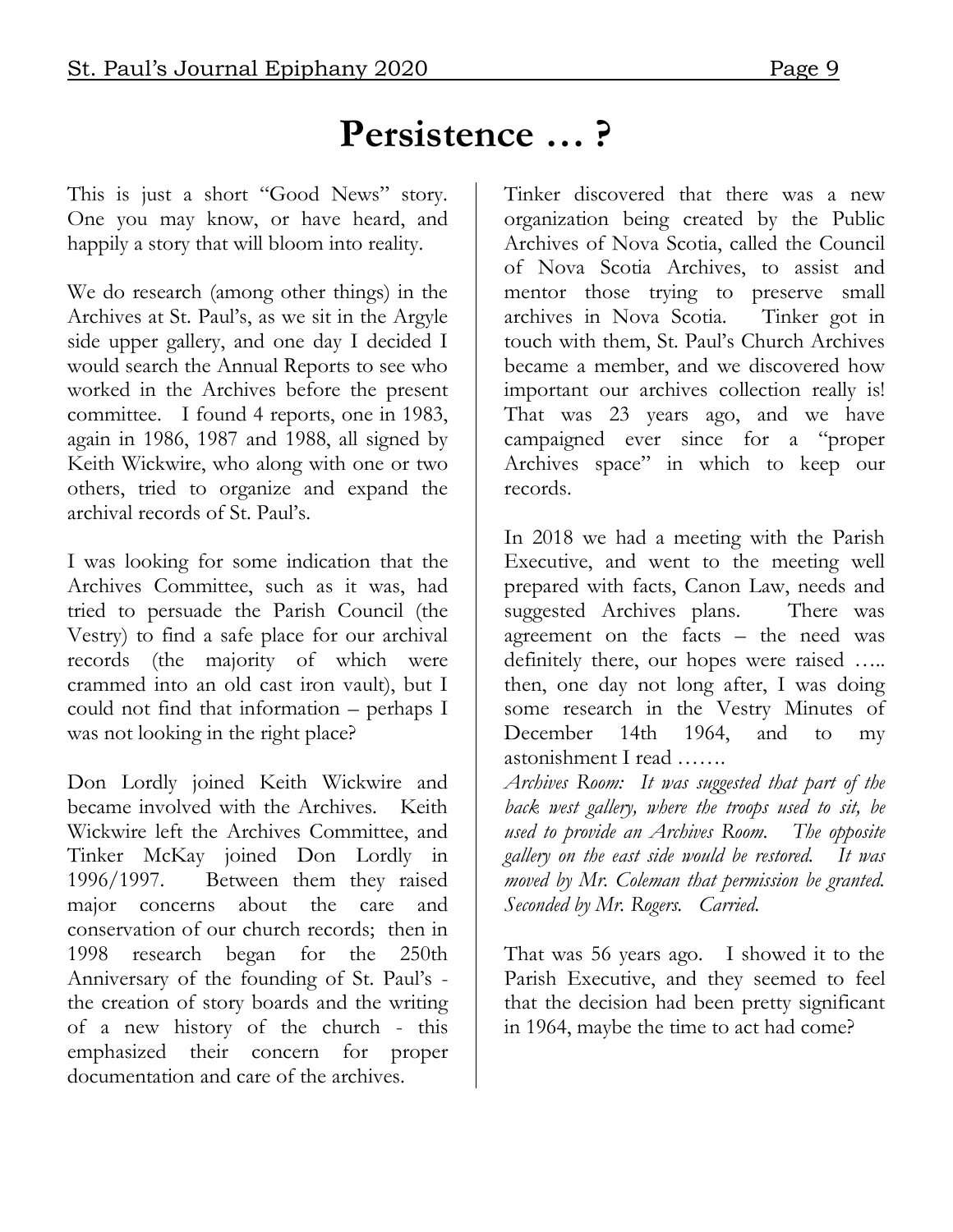Mr. Coleman, Mr. Rogers, and Mr. Wickwire are no longer with us, nor is Don Lordly, but they would be glad  $- I$  think  $-$  to know that the December 14th, 1964 decision is finally going to be acted upon.

Thus Don's hopes, and those of the current Archives Committee, still including Tinker, will come to fruition.

*Fiona Day*

### **Beyond the Chancel Steps: Altar Flowers at St. Paul's**



St. Paul's has a long history of having altar flowers pledged for every Sunday throughout the year. Individuals who want to remember loved ones/special occasions, or want to give thanks for blessings received, provide altar flowers that beautify our place

of worship and lift up those loved ones in memory.

Having altar flowers every Sunday, however, does not just happen. For many years Tinker McKay has coordinated having flowers weekly and for special occasions. We have been blessed by her diligent service in obtaining pledges and coordinating requests over the 52 weeks each year as well as coordinating flowers for weddings and funerals, Christmas and Easter. In any given year, at least 50 people need to be contacted in person, by phone, or mail to provide altar flowers. Many people thankfully pledge annually but new pledges always must be found to complete the flower calendar. The Parish owes Tinker a big THANK YOU for her volunteer service on our behalf.

Having flowers for the altar through the year is no small task. Taking that into consideration, along with changes in communication and more staff support, some revisions are being made in operating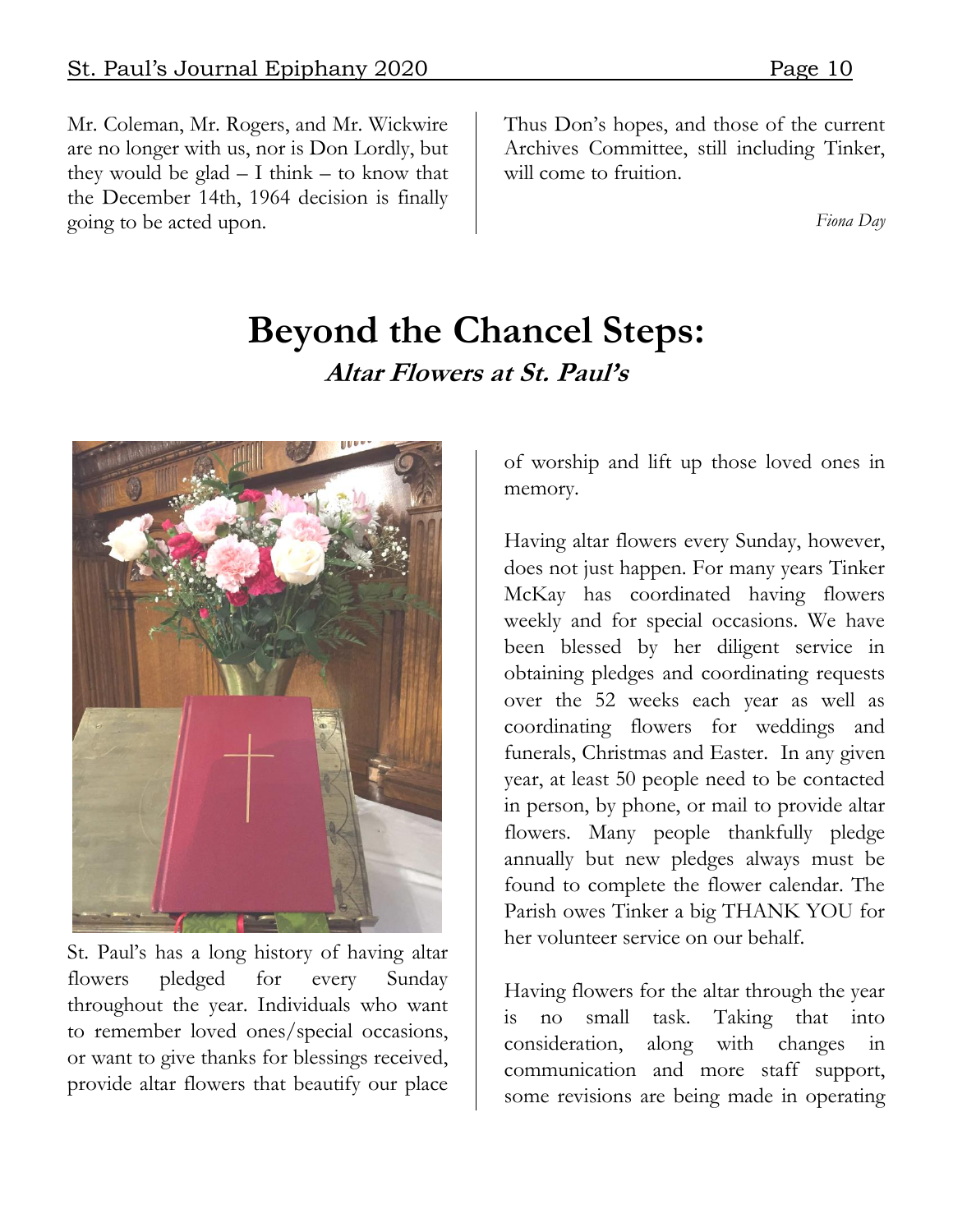the Flower Program at St. Paul's. As of 2020, soliciting pledges, ordering the flowers, and overseeing payment for the flowers pledged is all being coordinated through the Office at the church.

At the beginning of the year donors can pledge flowers for one or more dates on the Flower Calendar. A single order is \$50.00 and a double order is \$100.00. Is this something that you would like to do? Do you have people you would like to remember on a birthday or another date? All names are noted in the weekly leaflet when the flowers are placed on the altar.

Also, Ashley Stephenson takes pictures weekly to be included with the 'thank you's' to donors.

If you have pledged flowers in the past, you will be contacted by the Church Office at the beginning of each year. There also will be redesigned pink envelopes at the back of the church for individuals to use throughout the year. (*Please make requests at least two weeks ahead.)* Pink envelopes then should be turned into the Office directly or placed on the offering plate on a Sunday. Payment is

 St. Paul's Church, Photo courtesy of

1955

The Chronicle Herald Newspaper,

due when a pledge is made or within three months of the date altar flowers are placed on the altar.

Information requested on the pink envelopes allows individuals to have the amount given for altar flowers credited to their annual giving at St. Paul's. Charitable Receipts are issued annually.

Participating in the Flower Program, one or more times a year, benefits donors as well as all who worship at St. Paul's weekly and visitors throughout the year.

Individuals who pledge flowers at the beginning of the year are assured that the date they request will be honoured on the Flower Calendar. Please contact Diane in the Office if you have questions. Be on the lookout for the redesigned PINK Envelopes at the back of the church and please consider supporting the Flower Program in 2020… and beyond.

*Margaret Bateman Ellison*



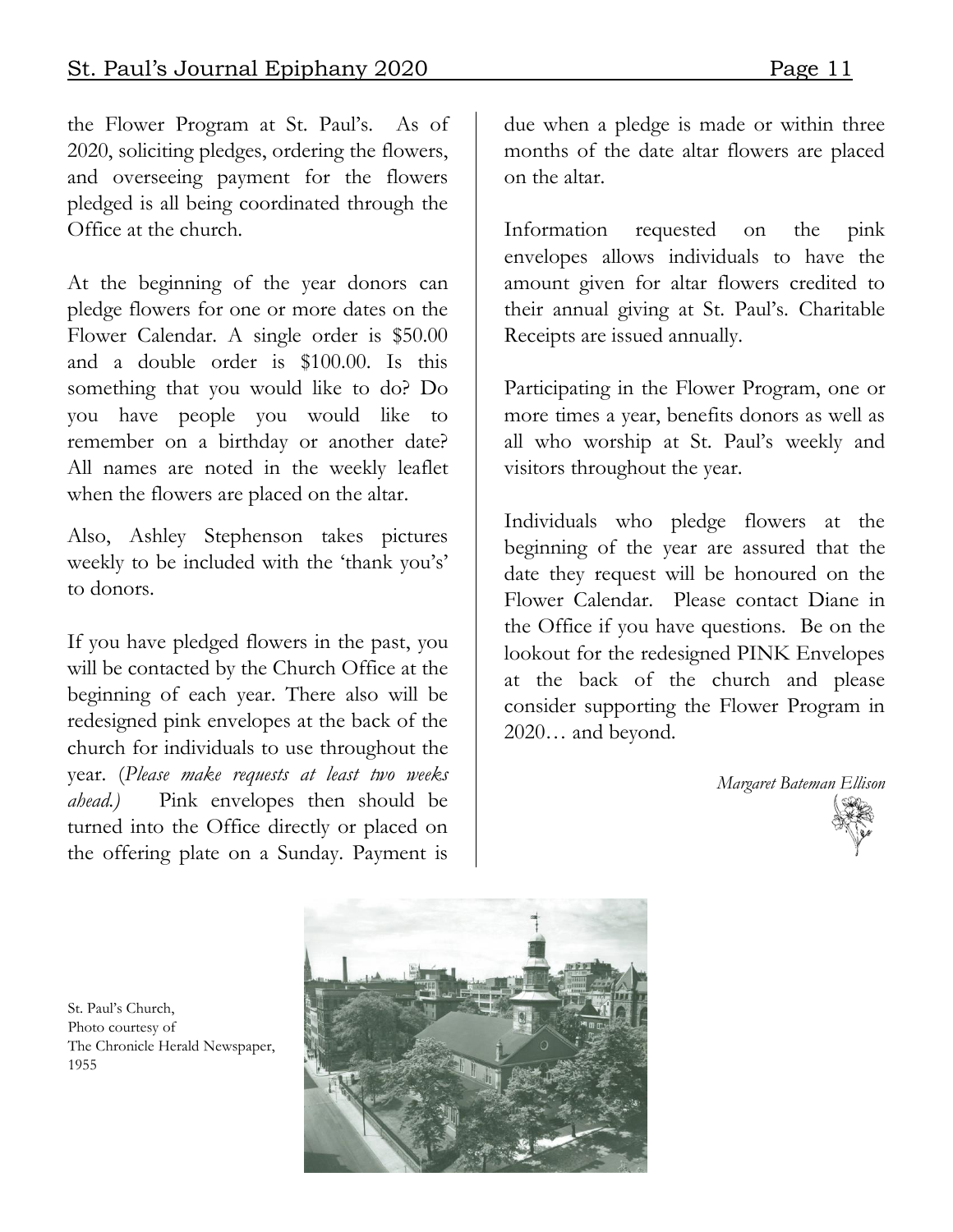| St. Paul's Journal Epiphany 2020                                                            |                             |  |                                                                                                    | Page 12                    |
|---------------------------------------------------------------------------------------------|-----------------------------|--|----------------------------------------------------------------------------------------------------|----------------------------|
| Parish Liturgies & Readings: St. Paul's Sunday 2020-Eastertide 2020                         |                             |  |                                                                                                    | Published: 14 January 2020 |
|                                                                                             |                             |  | 26 January St. Paul White 10 am All-Ages Eucharist BAS Kid's Roles & Gospel Story & Art Show Lunch |                            |
| Acts 26.9-23                                                                                | Psalm 67                    |  | Galatians 1.11-24                                                                                  | Matthew 10.16-22           |
| 2 February Presentation of Christ White 10 am                                               |                             |  | Eucharist BCP                                                                                      |                            |
| Malachi 3.1-4                                                                               | Psalm 84                    |  | Hebrews 2.10-11; 14-18                                                                             | Luke 2.22-40               |
| 9 February Epiphany 5 Green                                                                 |                             |  | 10 am Eucharist BAS                                                                                |                            |
| Isaiah 58.1-12                                                                              | Psalm 112                   |  | I Corinthians 2.1-16                                                                               | Matthew 5.13-20            |
| 16 February Epiphany 6 Green                                                                |                             |  | 10 am Eucharist BCP                                                                                |                            |
| Deuteronomy 30.15-20                                                                        | Psalm 119.1-8               |  | I Corinthians 3.1-9                                                                                | Matthew 5.21-37            |
| 23 February Last Sunday of Epiphany Green                                                   |                             |  | 10 am Eucharist BAS                                                                                |                            |
| Exodus 24.12-18                                                                             | Psalm 99                    |  | II Peter 1.16-21                                                                                   | Matthew 17.1-9             |
| 26 February Ash Wednesday Purple                                                            |                             |  | 11 am Eucharist $BCP$ *6:30 pm Eucharist $BAS$                                                     |                            |
| $*Isaiah 58.1-12$                                                                           | $*P_{\text{Salm}}$ 103.1-18 |  | $*$ II Cor. 5.16 – 6.10                                                                            | Matthew 6.1-21             |
| Lent 1 Purple<br>1 March                                                                    |                             |  | 10 am Litany & Eucharist BCP                                                                       | AGM & Lunch                |
| Genesis 2.15-17; 3.1-19                                                                     | Psalm 32                    |  | Romans 5,12-19                                                                                     | Matt. 4.1-11               |
| 8 March<br><b>Lent 2</b> Purple                                                             |                             |  | 10 am Eucharist BAS                                                                                |                            |
| Genesis 11.31-12.9                                                                          | Psalm 121                   |  | Romans 4.1-17                                                                                      | John 3.1-17                |
| 15 March<br><b>Lent 3</b> Purple                                                            |                             |  | 10 am Eucharist BCP                                                                                |                            |
| Exodus 17.1-7                                                                               | Psalm 95                    |  | Romans 5.1-11                                                                                      | John 4.1-42                |
| 22 March<br>Lent 4 Purple                                                                   |                             |  | 10 am Eucharist BAS (Sermon: Retreat Preacher)                                                     |                            |
| I Samuel 16.1-13                                                                            | Psalm 23                    |  | Ephesians 5.8-14                                                                                   | John 9.1-41                |
| 29 March<br>Lent 5 Purple                                                                   |                             |  | 10 am Eucharist BCP                                                                                |                            |
| Ezekiel 37.1-14                                                                             | Psalm 130                   |  | Romans 8.6-17                                                                                      | John 11.1-45               |
| 5 April Palm & Passion Sunday Red 10 am *Procession & +Eucharist BAS Kid's Activities Lunch |                             |  |                                                                                                    |                            |
| *Matt. 21.1-11 Is. 50.4-9a Psalm 31.9-16                                                    |                             |  | Philippians 2:5-11                                                                                 | $+Matthew 27.11-54$        |
| <b>Holy Wednesday</b> Red<br>8 April                                                        |                             |  | 11 am Eucharist BCP                                                                                |                            |
| Isaiah $50.4 - 9a$                                                                          | Psalm 70                    |  | Hebrews 12:1-3                                                                                     | John 13:21-32              |
| 9 April Maundy Thursday Red                                                                 |                             |  | 6 pm Eucharist BAS                                                                                 | <b>Supper</b>              |
| Exodus 12:1-14                                                                              | Psalm 116                   |  | 1 Corinthians 11:23-26                                                                             | John 13:1-17; 31-35        |
| *Good Friday Colourless<br>10 April                                                         |                             |  | 12 pm Liturgy of the Cross BAS                                                                     |                            |
| *TBA: Multiple readings                                                                     |                             |  |                                                                                                    |                            |
| 11 April<br>*Holy Saturday White                                                            |                             |  | 7.00 pm Vigil of the Resurrection BAS                                                              |                            |
| *TBA: Multiple readings                                                                     |                             |  |                                                                                                    |                            |
| 12 April<br><b>Easter Sunday</b> White                                                      |                             |  | 10 am Eucharist BCP                                                                                |                            |
| Jeremiah 31.1-6                                                                             | Psalm 118.19-29             |  | Colossians 3.1-4                                                                                   | John 20.1-18               |
| 19 April<br>Easter 2 White                                                                  |                             |  | 10 am Eucharist BAS                                                                                |                            |
| Acts 2.14a; 22-32                                                                           | Psalm 16                    |  | I Peter 1.3-9                                                                                      | John 20:19-31              |
|                                                                                             |                             |  |                                                                                                    |                            |
| Easter 3 White<br>26 April                                                                  | Psalm 116                   |  | 10 am Eucharist & Confirmation BCP (Preacher & Presider: Bishop)                                   | Luke 24.13-35              |
| Acts 2.14a; 36-41                                                                           |                             |  | I Peter 1.17-23                                                                                    |                            |
| $3$ May<br>Easter 4 White                                                                   |                             |  | 10 am Eucharist BAS                                                                                |                            |
| Acts 2.42-47                                                                                | Psalm 23                    |  | I Peter 2.19-25                                                                                    | John 10.1-10               |
| Easter 5 White<br>$10$ May                                                                  |                             |  | 10 am Eucharist BCP                                                                                |                            |
| Acts 7.54-60                                                                                | Psalm 31                    |  | I Peter 2.2-10                                                                                     | John 14.1-14               |

**N.B. Looking Ahead:** *'Bluenose Sunday' (9.00 am 17 May); Ascension Sunday (24 May); Pentecost (31 May): Trinity Sunday (7 June).*